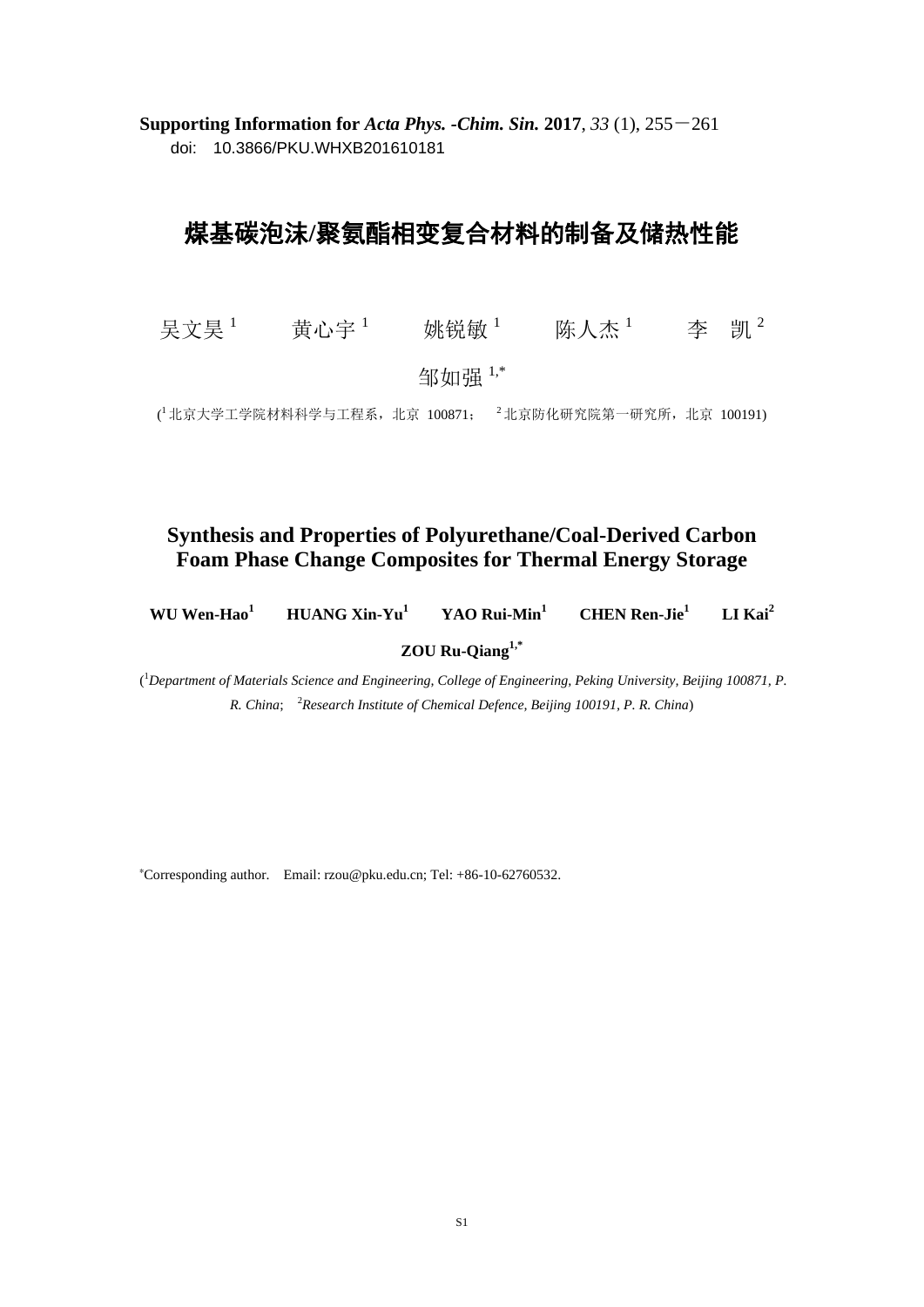

图 **S1** 碳炭泡沫、聚氨酯和 **PU@CCF** 复合材料的傅里叶变换红外光谱 **Fig.S1 FT-IR spectra of carbon foam, PU and PU@CCF composite**